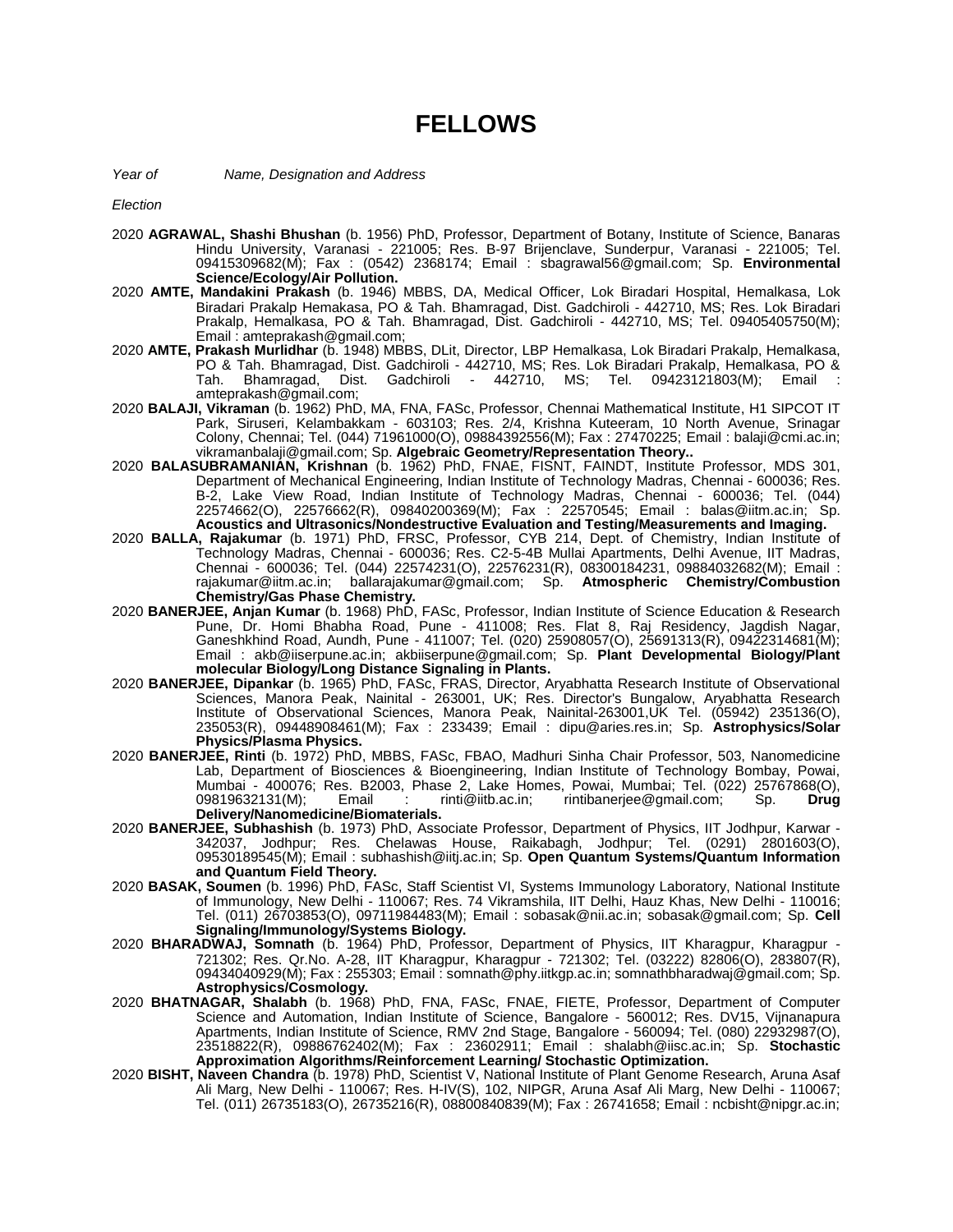ncbisht@gmail.com; Sp. **Plant Secondary Metabolism/Plant G-proteins Signaling/ Plant Molecular Biology and Biotechnology.** 

- 2020 **CHALICHEEMALAPALLI K., Jayasankar** (b. 1956) PhD, UGC-BSR Faculty Fellow, Department of Physics, Sri Venkateswara University, Tirupati - 517502, AP; Res. 3-1-48, IIIrd Cross East, Vidyanagar Colony, Tirupati - 517502, AP; Tel. 09491777818, 09885028739(M); Email : ckjaya@yahoo.com; Sp. **Solid State Spectroscopy/Photonics/Optical and Laser Materials.**
- 2020 **CHANDRA, Poodipeddi Sarat** (b. 1968) MCh, Professor & Head, Unit 1 in Dept. of Neurosurgery, Room No. 07, 6th Floor, Cardio & Neuro Centre, All India Institute of Medical Sciences, New Delhi - 110029; Res. Villa-I Raheja Atlantis, Sector 31-32A, Gurugram, Haryana - 122001; Tel. (011) 26546477(O), 09013605782(M); Email : saratpchandra3@gmail.com; Sp. **Epilepsy Surgery/Spine/Vascular Surgery.**
- 2020 **CHAUHAN, Santosh** (b. 1978) PhD, Scientist E, Institute of Life Sciences, Nalco Square Road, Bhubaneswar 751023; Res. Apt C3, Campus 2, Institute of Life Sciences, Niladri Vihar, Bhubaneswar; Tel. (0674) 2304334(O), 07077702598(M); Email : chauhan2010santosh@gmail.com; schauhan@ils.res.in; Sp. **Cell Biology/Infectious Diseases/Cancer Biology.**
- 2020 **CHELLAPPAN, Retna Raj** (b. 1970) PhD, Professor, Department of Chemistry, Indian Institute of Technology Kharagpur, Kharagpur - 721302; Res. Quarter No.B305,IIT Kharagpur, Kharagpur - 721302; Tel. (03222) 283348(O), 283349(R), 09434061583, 09679087660(M); Email : crraj@chem.iitkgp.ac.in; retnaraj.c@gmail.com; Sp. **Electrochemistry/Materials Chemistry/Analytical Chemistry.**
- 2020 **DAS, Benu Brata** (b. 1975) PhD, FAScT, Associate Professor, School of Biological Sciences, Indian Association for the Cultivation of Science, 2A&B, Raja SC Mullick Road, Jadavpur, Kolkata - 700032; Res. 8A/1, Baishnabghata Bye Lane, Flat# FF3, Kolkata - 700047; Tel. (033) 24734971 Ext.2108(O), 08910229121(M); Fax : 24732805; Email : benubrata@yahoo.com; pcbbd@iacs.res.in; Sp. 08910229121(M); Fax : 24732805; Email : benubrata@yahoo.com; pcbbd@iacs.res.in; Sp.<br>**Topoisomerase/DNA Repair/Mitochondrial DNA.**
- 2020 **DAS, Chandrima** (b. 1978) PhD, Associate Professor, Biophysics & Structural Genomics Division, Saha Institute of Nuclear Physics, 1/AF Bidhannagar, Kolkata - 700064; Res. FD-472/2, Sector-III, Salt Lake, Kolkata - 700106; Tel. (033) 23375345-49 Ext. 4623(O), 23212035(R), 09830185993(M); Fax : chandrima.das@saha.ac.in; Sp. **Biochemistry/Molecular Biology/Chromatin and Epigenetics.**
- 2020 **DASH, Debabrata** (b. 1958) MD, PhD, DSc, FNA, FASc, FAMS, JC Bose National Fellow, Tata Innovation Fellow & Professor, Biochemistry Dept., Institute of Medical Sciences, Banaras Hindu University, Varanasi - 221005; Res. 19, Old Medical Enclave, BHU, Varanasi - 221005; Tel. (0542) 2369300(O), 09336910665, 09670957414(M); Email : ddash.biochem@gmail.com; Sp. **Platelet Signaling/Thrombus Biology/Translational Nanomedicine.**
- 2020 **DHEVALAPALLY, Ramachary Buchi** (b. 1973) PhD, FTAS, FRSC, FASc, Professor of Chemistry, Catalysis Laboratory, School of Chemistry, University of Hyderabad, Central University PO, Gachi Bowli, Hyderabad-500046; Res. Vedha Viyas Nilayam, Door No.15-15/223, Road No.7D, Sudharshan Nagar Colony, Sherilingampally, Ranga Reddy (District), Hyderabad - 500046; Tel. (040) 23134816(O), 23134916(R), 09652010273(M); Email : ramsc@uohyd.ac.in; ramchary.db@gmail.com; Sp. **Asymmetric Organocatalysis/Reaction Engineering/Total Synthesis.**
- 2020 **DIMRI, Ashok Priyadarshan** (b. 1970) PhD, Professor, School of Environmental Sciences, Jawaharlal Nehru University, New Delhi - 110067; Res. 1335, Poorvanchal, Jawaharlal Nehru University, New Delhi -110067; Tel. (011) 26704319(O), 26742446(R), 09958154360(M); Fax : 26741502; Email : apdimri@hotmail.com; apdimri@mail.jnu.ac.in; Sp. **Himalayan Climate/Climate Modeling/Two Rains: Summer & Winter.**
- 2020 **GANESAN, Venkatasubramanian** (b. 1975) MBBS, MD, PhD, Professor of Psychiatry, Department of Psychiatry, National Institute of Mental Health & Neuro Sciences, Bengaluru - 560029; Res. Qr.No.41, Type 5, Block 3, BRC Campus Quarters, National Institute of Mental Health & Neuro Sciences, Bengaluru - 560029; Tel. (080) 26995256, 26995250(O), 26995060(R), 09448803344(M); Fax : 26564830; Email : gvs@nimhans.ac.in; venkat.nimhans@gmail.com; Sp. **Psychiatry/Schizophrenia/ Neuromodulation.**
- 2020 **GANGAVAAMSAM, Raja Sekhar Pydi** (b. 1970) PhD, Professor, Department of Mathematics, Indian Institute of Technology Kharagpur, Kharagpur - 721302; Res. A-148, Indian Institute of Technology Kharagpur, Kharagpur - 721302; Tel. (03222) 283684(O), 283685(R), 09434722291(M); Fax : 255303; Email : rajas@iitkgp.ac.in; Sp. **Applied Mathematics/Viscous Flows/Flow Through Porous Media.**
- 2020 **GUPTA, Ashok Kumar** (b. 1969) PhD, FNAE, Professor, Environmental Engineering Division, Department of Civil Engineering & Head, School of Water Resources, Indian Institute of Technology Kharagpur, Kharagpur - 721302; Res. A-152, IIT Kharagpur Campus, IIT Kharagpur, Kharagpur - 721302; Tel.<br>(03222) 283428(O), 283429(R), 09434018623(M); Email : agupta@civil.iitkgp.ac.in; Email : agupta@civil.iitkgp.ac.in; akgupta@iitkgp.ac.in; Sp. **Environmental Science & Engineering/Water Treatment/ Wastewater Management and Reuse.**
- 2020 **KANNAN, Shanmugaperumal** (b. 1963) PhD, Outstanding Scientist, Head, Fuel Chemistry Division, Bhabha Atomic Research Centre, Mumbai - 400085; Res. 43, Shantiniketan, Anusakti Nagar, Mumbai - 400094; Tel. (022) 25593933(O), 25565634(R), 09757307749(M); Fax : 25505151; Email : skannan@barc.gov.in; skannan2508@gmail.com; Sp. **Inorganic Chemistry.**
- 2020 **KONIJETI, Sreenadh** (b. 1975) PhD, Institute Chair Professor, Department of Mathematics, Indian Institute of Technology Delhi, Hauz Khas, New Delhi - 110016; Res. House No.4, J-Street, IIT Campus, New Delhi - 110016; Tel. (011) 26591470(O), 26596974(R), 09968651715(M); Email : sreenadh@maths.iitd.ac.in; Sp. **Analysis/Partial Differential Equations.**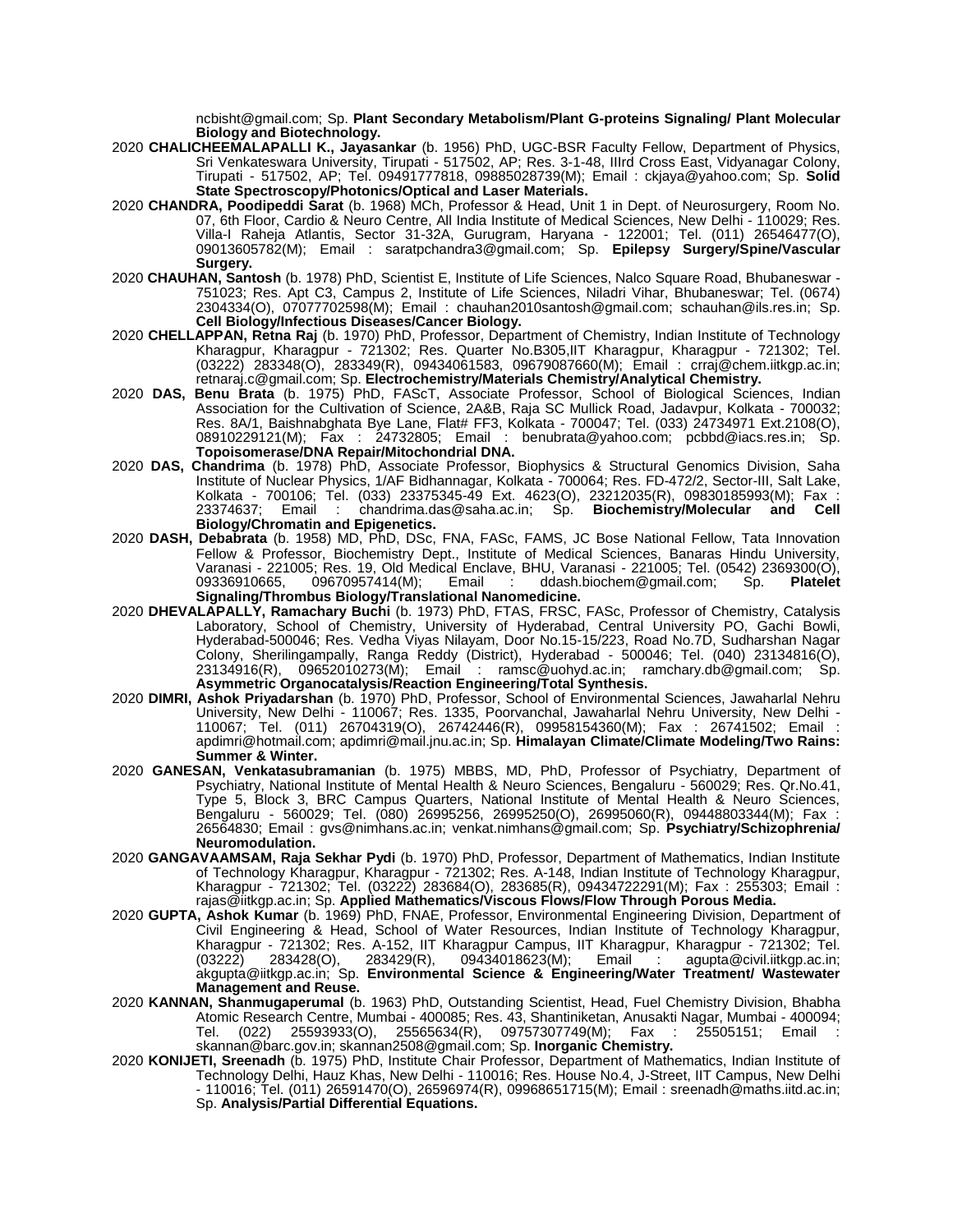- 2020 **MAJI, Samir K.** (b. 1974) PhD, Professor, Department of Biosciences and Bioengineering, IIT Bombay, Powai, Mumbai - 400076; Res. B17, Building 4, IIT Bombay, Powai, Mumbai - 400076; Tel. (022) 25768774(O), 25767774(R), 09769688774(M); Email : samirmaji@iitb.ac.in; Sp. **Protein Biochemistry/Amyloid Diseases/Biomaterials.**
- 2020 **MANDAL, Lolitika** (b. 1971) PhD, Associate Professor, Biological Sciences, 4F10, Academic Block, Indian Institute of Science Education and Research Mohali, Sector 81, SAS Nagar, Mohali - 140306; Res. Apt. 403, MJ Block, Faculty Housing, IISER Mohali, Sector 81, SAS Nagar, Mohali - 140306; Tel. (0172) 2293172(O), 09988571790(M); Fax : 2240266; Email : lolitika@iisermohali.ac.in; Sp. **Developmental Biology/Genetics/Stem Cell Biology.**
- 2020 **MANDAL, Prantik** (b. 1965) PhD, FTAS, Chief Scientist & Activity In-Charge, Seismological Imaging Group, CSIR-NGRI, Hyderabad - 500007; Res. Flat No.104, Tower 'C', Raheja Vistas, Road No. 12, IDA Nacharam, Hyderabad - 500076; Tel. (040) 27012888(O), 07893286892(M); Fax : 23434651; Email : prantikmandal62@gmail.com; Sp. **Tomographic Inversion/Modeling & Processing of Earthquake Data/Modeling of Earthquake Hazard.**
- 2020 **MAZUMDAR, Indranil** (b. 1967) PhD, Professor (H), Nuclear & Atomic Physics Department, Tata Institute of Fundamental Research, Homi Bhabha Road, Colaba, Mumbai - 400005; Res. 607, Bhaskara Building, TIFR Housing Complex, TIFR, Homi Bhabha Road, Navy Nagar, Colaba, Mumbai - 400005; Tel. (022) 22782238(O), 22804976(R), 09967650832(M); Fax : 22804610/11; Email : indra@tifr.res.in; indramazumdar@gmail.com; Sp. **Experimental Nuclear Physics/Nuclear Instrumentation/ Phenomenological Calculations.**
- 2020 **MELOTH, Thamban** (b. 1970) PhD, Scientist G & Group Director, National Centre for Polar and Ocean Research, (MoES), Headland Sada, Vasco da Gama, Goa - 403804; Res. D-3/1 Anand Residency, Airport Road, Chicalim, Goa - 403711; Tel. (0832) 2525622(O), 09765889305, 09423889305(M); Email<br>: meloth@ncpor.res.in; tmeloth@gmail.com; Sp. **Cryospheric Studies/Ice Core** tmeloth@gmail.com; **Palaeoclimatology/Polar Studies.**
- 2020 **MISRA, Anuradha** (b. 1961) PhD, Professor & Head, Department of Physics, University of Mumbai, Santa Cruz (E), Mumbai - 98; Res. Bungalow No. A15, Hillside, IIT Bombay, Powai, Mumbai - 76; Tel. (022) 26526250(O), 25768582(R), 09867016176(M); Fax : 26522222; Email : misra@physics.mu.ac.in; Sp. **Theoretical High Energy Physics.**
- 2020 **MODI, Deepak N.** (b. 1973) PhD, Scientist F & Head, Molecular & Cellular Biology Laboratory, ICMR-National Institute for Research in Reproductive Health, JM Street, Parel, Mumbai - 400012; Res. D6, ICMR Staff Quarters, RG Thadani Marg, Worli, Mumbai - 400012; Tel. (022) 24192034(O), 09987176249(M); Email : deepaknmodi@yahoo.com; modid@nirrh.res.in; Sp. **Reproductive Biology/Developmental Biology/Genetics.**
- 2020 **MOHANTY, Ajit Kumar** (b. 1959) PhD, DSc(hc), Director, Bhabha Atomic Research Centre, Mumbai 400085; Res. 10B, Zerlina, Malabar Hill, Mumbai - 400006; Tel. (022) 25505300(O), 23610298(R); Fax : 25592107; Email : ajitkm@barc.gov.in; Sp. **Nuclear Physics (Heavy Ion Collisions).**
- 2020 **MUKHOPADHYAY, Nilay Krishna** (b. 1962) PhD, FNAE, FIE, FIIM, FAScT, FEMSI, Professor in Physical Metallurgy, Department of Metallurgical Engineering, Indian Institute of Technology, Banaras Hindu University, Varanasi - 221005; Res. Flat-A22, GTFRC, Hyderabad Colony, BHU Campus, Varanasi - 221005; Tel. (0542) 2369346, 7165627(O), 2575512(R), 09839817585(M); Fax : 2368428; Email : mukho.met@iitbhu.ac.in; Sp. **Structural Metallurgy/Quasicrystals/Non-equilibrium Processing.**
- 2020 **PANIGRAHI, Bijaya Ketan** (b. 1968) PhD, FNAE, Professor, Department of Electrical Engineering, IIT Delhi, Hauz Khas, New Delhi - 110016; Res. Taxila-2, IIT Delhi, Haus Khas, New Delhi - 110016; Tel. (011) 26591078(O), 26596148(R), 09582782220(M); Email : bijayaketan.panigrahi@gmail.com; Sp. **Power System Operation, Control, Protection and Management/ Smart-Grid/Cybersecurity.**
- 2020 **PANT, Kamal Kishore** (b. 1965) PhD, FNAE, FRSC(London), FIIChE, FIE(I),FBRS(I), Petrotech Chair Professor & Head, Department of Chemical Engineering, IIT Delhi, Hauz Khas, New Delhi - 110016; Res. 26, Vikramshila Apartment, Block 2, IIT Delhi Campus, Hauz Khas, New Delhi - 110016; Tel. (011) 26596172(O), 26581878(R), 09990662905(M); Email : kkpant@chemical.iitd.ac.in; dr.kkpant@gmail.com; Sp. **Heterogeneous Green Catalysis/Hydrocarbon Conversion and Treating/Solid Waste to Wealth.**
- 2020 **PATIL, Nitin Tukaram** (b. 1975) PhD, Associate Professor, Department of Chemistry, Indian Institute of Science Education and Research Bhopal, Bhopal Bypass Road, Bhauri, Bhopal - 462066; Res. Flat 203, Tower B, Indian Institute of Science Education and Research Bhopal, Bhopal Bypass Road, Bhauri, Bhopal - 462066; Tel. (0755) 2691351(O), 2691676(R), 08554951605(M); Email : npatil@iiserb.ac.in; patilnitint@yahoo.com; Sp. **Organic Synthesis/Metal Catalysis/Organocatalysis**.
- 2020 **PATRA, Ashok Kumar** (b. 1960) PhD, FNAAS, FAScT, FISSS, FRMSI, Director, ICAR-Indian Institute of Soil Science, Nabibagh, Berasia Road, Bhopal - 462038; Res. Director's Bungalows, ICAR-Indian Institute of Soil Science,Nabibagh,Berasia Road, Bhopal - 462038; Tel. (0755) 2730946(O), 2743267(R), 09811733465(M); Fax : 2733310; Email : patraak@gmail.com; ashok.patra@icar.icar.gov.in; Sp. **Soil Science/Soil Health/Soil Biodiversity/Carbon Management**.
- 2020 **PHILIP, John** (b. 1964) PhD, Head, CSTD and Professor, HBNI, MMG, Indira Gandhi Centre for Atomic Research, Kalpakkam - 603102, TN; Res. 33, Second Avenue, Kalpakkam - 603102, TN; Tel. (044) 27480500 Extn.22090(O), 27480121(R), 09443151536(M); Email : philip@igcar.gov.in; philipj\_2000@yahoo.com; Sp. **Magnetic Nanomaterials/Nanofluids/Soft Matter.**
- 2020 **POLSHETTIWAR, Vivek** (b. 1979) PhD, FRSC, FMASc, Associate Professor, Department of Chemical Sciences, Tata Institute of Fundamental Research, Homi Bhabha Road, Colaba, Mumbai - 400005; Res. 108, Bhaskara, TIFR Colony, Navy Nagar, Colaba, Mumbai - 400005; Tel. (022) 22782792(O),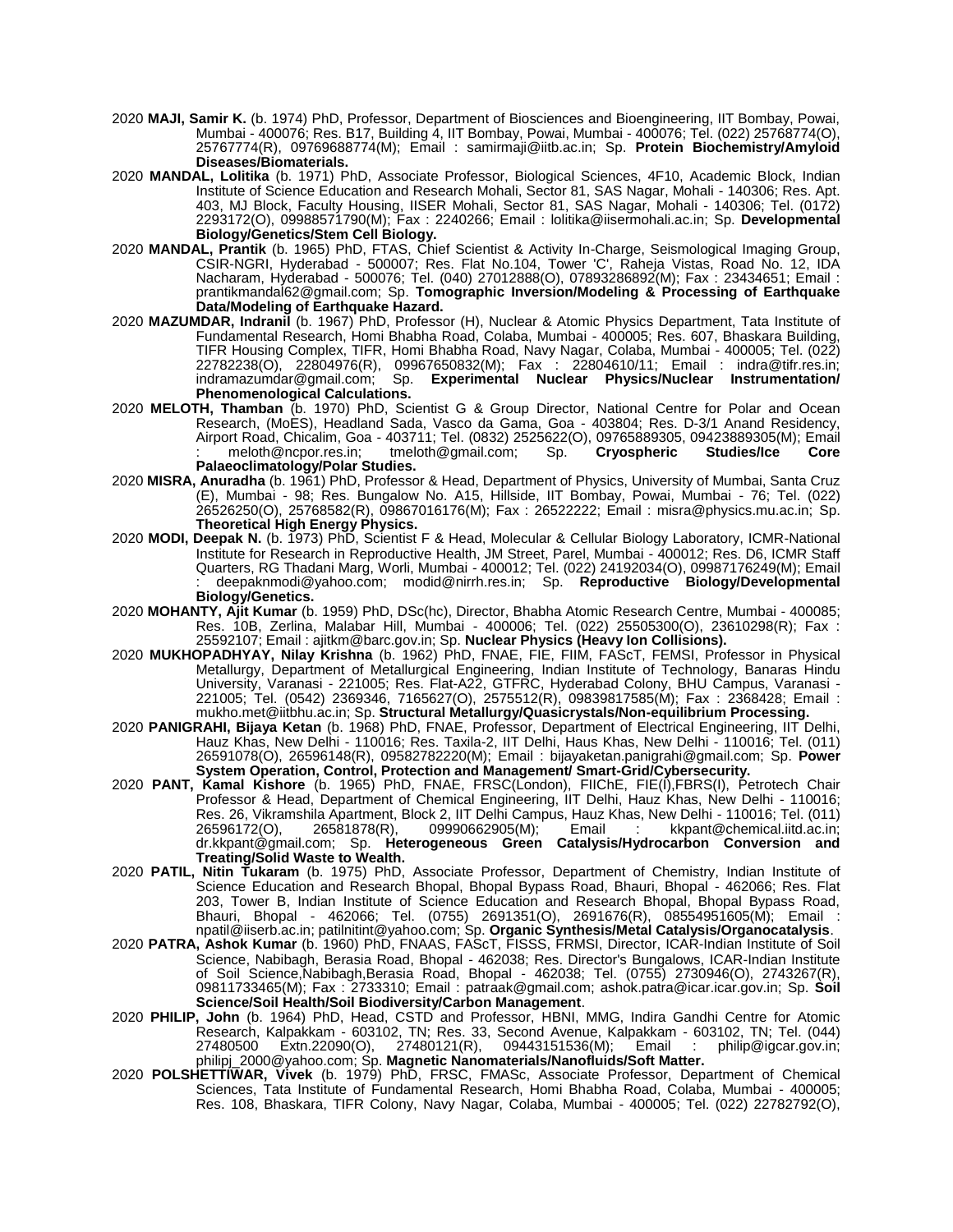08452886656(M); Email : polshettiwar@gmail.com; vivekpol@tifr.res.in; Sp. **Nanocatalysis/Climate Change/Solar Energy.** 

- 2020 **PRABHU, Kumble Vinod** (b. 1958) PhD, FNAAS, Chairperson, Protection of Plant Varieties and Farmers' Rights Authority, Ministry of Agriculture, GOI, New Delhi - 110012; Res. B-7, Pusa Campus, IARI, New Delhi - 110012; Tel. (011) 25848127, 25841696(O), 09899023566(M); Fax : 25840478; Email : chairperson-ppvfra@nic.in; Sp. **Plant Breeding & genetics/Molecular Breeding/Genomics.**
- 2020 **RAJE, Manoj** (b. 1962) PhD, Chief Scientist & Professor, Academy of Scientific and Innovative Research, Institute of Microbial Technology, Sector 39A, Chandigarh - 160036; Res. #E2, IMTECH Housing, IMTECH, Sector 39A, Chandigarh-160036; Tel. (0172) 6665198(O), 6665502(R), 09872662267(M); Fax : 6665232; Email : manoj@imtech.res.in; Sp. **Biophysics/Cell Biology.**
- 2020 **RANGARAJAN, Annapoorni** (b. 1971) PhD, Professor, Department of Molecular Reproduction, Development and Genetics, Indian Institute of Science, Bangalore - 560012; Res. B 305, Brigade Gateway Aprts, Dr. Rajkumar Road, Malleshwaram West, Bangalore - 560055; Tel. (080) 22933263(O), 41148064(R), 09448787627(M); Fax : 23600999; Email : anu@iisc.ac.in; Sp. **Cancer Stem Cells/Cancer Biology/Signal Transduction.**
- 2020 **SANGWAN, Neelam S.** (b. 1966) PhD, FNA, FNAAS, Professor & Head, Department of Biochemistry, Central University of Haryana, Mahendergarh - 123029; Res. House No.501, Type V, Reidential Complex, Central University of Haryana, Mahendergarh - 123029; Tel. 09415766696(M); Email : drneelamsangwan@gmail.com; Sp. **Medicinal and Aromatic Plants/Functional Genomics/Metabolic Pathways of Aroma Chemicals and Specialized Phytopharmaceuticals.**
- 2020 **SANTRA, Manas Kumar** (b. 1974) PhD, Scientist F, Laboratory 12, National Centre for Cell Science, SP Pune University, Ganeshkhind Road, Pune - 411007; Res. IV-SPL-D4, NCCS Colony, National Centre for Cell Science, SP Pune University Campus, Ganeshkhind Road, Pune - 411007; Tel. (020) 25708150(O), 25708086(R), 09423863879, 09021297404(M); Fax : 25692259; Email : manas@nccs.res.in; manas56@gmail.com; Sp. **Cancer Biology/Cell Cycle/Cellular Signaling.**
- 2020 **SINGH, Raj Kumar** (b. 1958) PhD, FNAAS, FNAVS, FNADS, Former Director/Vice Chancellor, ICAR-IVRI; Res. 81, North City, Pilibhit Road, PO : Izatnagar - 243122, Bareilly, UP; Tel. 07534075345(M); Email : rks\_virology@rediffmail.com; rajks.virology@gmail.com; Sp. **Animal Health & Production/ Virology/Biotechnology.**
- 2020 **SUNDARAM, Raman Meenakshi** (b. 1972) PhD, FNAAS, Principal Scientist (Biotech.) Crop Improvement Section, ICAR-Indian Institute of Rice Research, Rajendranagar, Hyderabad - 500030; Res. G410, Aparna Cyber Zon, Nallagandla,Sheri Lingampally, Hyderabad - 500019; Tel. (040) 24591226(O), 40179798(R), 09440488043, 07286835684(M); Fax : 24591217; Email : rms\_28@rediffmail.com; r.sundaram@icar.gov.in; Sp. **Rice Biotechnology/Molecular Breeding/Genomics.**
- 2020 **SURI, Ashish** (b. 1970) MBBS, MCh, FAMS, Professor, Room No. 712, 7th Floor, Faculty Wing, Department of Neurosurgery, Neurosciences Centre, All India Institute of Medical Sciences, Ansari Nagar, New Delhi - 110029; Res. S-205, Ground Floor, Greater Kailash Part-II,GK-II, New Delhi - 110048; Tel. (011) 26593538(O), 29226841(R), 09811479034(M); Email : surineuro@gmail.com; Sp. **Neurosurgery with special reference to : Skull Base Surgery & Neurovascular Neurosurgery/Minimally Invasive Neurosurgery : Neuro-endoscopy/Neuro-Oncology/Epilepsy Surgery.**
- 2020 **THAKUR, Jitendra Kumar** (b. 1974) PhD, Staff Scientist VI, Plant Mediator Lab, National Institute of Plant Genome Research, Aruna Asaf Ali Marg, New Delhi - 110067; Res. HIV S002, National Institute of Plant Genome Research, Aruna Asaf Ali Marg, New Delhi - 110067; Tel. (011) 26735221(O), 26735151(R), 09958374865(M); Fax : 26741658; Email : jthakur@nipgr.ac.in; jitu707@gmail.com; Sp. **Molecular Biology.**
- 2020 **YADAV, Sudesh Kumar** (b. 1976) Scientist F, Center of Innovative & Applied Bioprocessing, Knowledge City, Sector 81, Mohali - 140306; Res. House No. 1, Type 5, CIAB Campus, Mohali, Punjab; Tel. (0172) 5221494(O), 09418050116(M); Fax : 5221499; Email : sudesh@ciab.res.in; sudeshciab1@gmail.com; skyt@rediffmail.com Sp. **Metabolic Engineering/Biotechnology/Bioprocess Technology.**